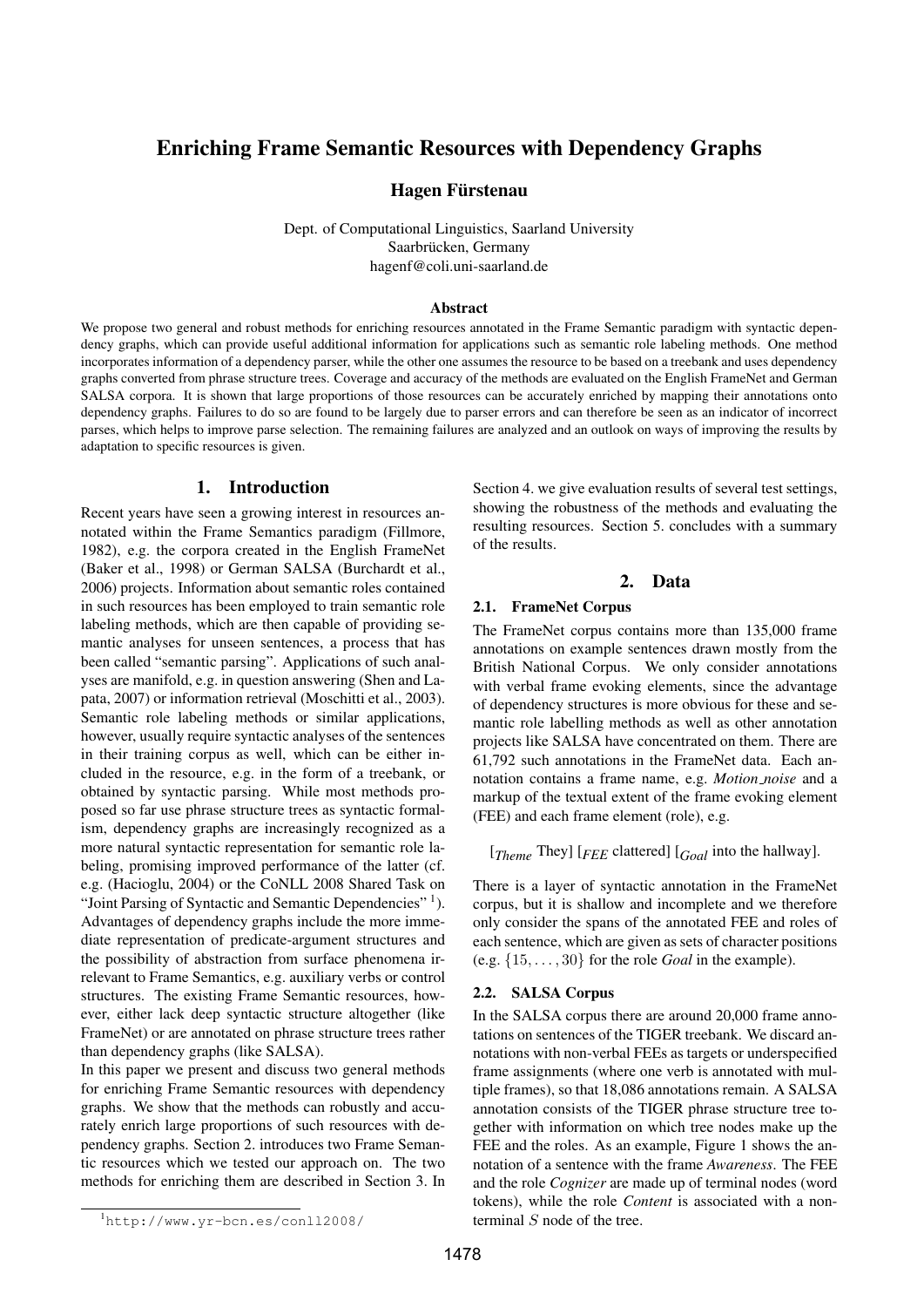

Figure 1: Example SALSA annotation (*I believe a process of rethinking is starting within the media.*)

For comparison with the FrameNet corpus, the SALSA corpus can easily be stripped of its underlying treebank structure, so that the data have the same form as in the FrameNet corpus:

[*Content* Bei den Medien beginnt ein Umdenkungsprozeß], [*FEE* glaube] [*Cognizer* ich].

## 3. Methods

A dependency analysis of a sentence can be represented as a directed graph with nodes labeled by word token lemmata and edges labeled by grammatical relations. (Lemmatization may lead to graph nodes representing more than one token or one token being represented by more than one graph node, e.g. in the cases of separable affixes or compounds.) Depending on the underlying syntactic theory such dependency graphs may exhibit undirected cycles (i.e. not be trees) or even directed cycles (i.e. not be directed acyclic graphs, DAGs). Figure 2 shows a possible analysis of the sentence *"He wanted to eat some fried shrimps."* illustrating both of these cases. Here *he* is analysed as (deep) subject of both *want* and *eat*, creating an undirected cycle. A directed cycle is formed because *fry* is analysed as a modifying dependent of *shrimp* while at the same time *shrimp* is the object of *fry*.

All graph nodes may carry additional information about the word tokens they represent, such as POS tags or morphological analyses.

When enriching a Frame Semantically annotated corpus with dependency graphs, our goal is to produce semanti-



Figure 2: Dependency graph with directed and undirected cycles



Figure 3: Semantically annotated dependency graph

| <b>FEE</b> and role spans: |                  |  |                                                                      |  |  |  |  |  |  |
|----------------------------|------------------|--|----------------------------------------------------------------------|--|--|--|--|--|--|
|                            |                  |  | $s_{\text{fEE}} = \{5, \ldots, 13\}$                                 |  |  |  |  |  |  |
|                            |                  |  | $s_{\text{Theme}} = \{0, \ldots, 3\}$                                |  |  |  |  |  |  |
|                            |                  |  | $s_{\text{Goal}} = \{15, \ldots, 30\}$                               |  |  |  |  |  |  |
| node spans:                |                  |  |                                                                      |  |  |  |  |  |  |
|                            |                  |  | $s_{\text{clatter}} = \{5, \ldots, 13\}$                             |  |  |  |  |  |  |
|                            |                  |  | $s_{\text{they}} = \{0, \ldots, 3\}$                                 |  |  |  |  |  |  |
|                            |                  |  | $s_{\text{into}} = \{15, \ldots, 18\}$                               |  |  |  |  |  |  |
|                            |                  |  | $s_{\text{hallow}} = \{24, \ldots, 30\}$                             |  |  |  |  |  |  |
|                            | $S_{\text{the}}$ |  | $= \{20, \ldots, 22\}$                                               |  |  |  |  |  |  |
| subgraph spans:            |                  |  |                                                                      |  |  |  |  |  |  |
|                            |                  |  | $S_{\text{clatter}} = \{0, \ldots, 30\} \setminus \{4, 14, 19, 23\}$ |  |  |  |  |  |  |
|                            |                  |  | $S_{\text{they}} = \{0, \ldots, 3\}$                                 |  |  |  |  |  |  |
|                            |                  |  | $S_{\text{into}} = \{15, \ldots, 30\} \setminus \{19, 23\}$          |  |  |  |  |  |  |
|                            |                  |  | $S_{\text{halloway}} = \{20, \ldots, 30\} \setminus \{23\}$          |  |  |  |  |  |  |
|                            | $S_{\text{the}}$ |  | $= \{20, \ldots, 22\}$                                               |  |  |  |  |  |  |

Figure 4: Spans considered by the Span Comparison method for the example of Figure 3

cally annotated dependency graphs by merging the Frame Semantic and dependency analyses. In such an annotated dependency graph, the FEE and each role of a frame is associated with certain graph nodes. Figure 3 shows this for the example sentence of Section 2.1.

#### 3.1. Mapping by Span Comparison

For Frame Semantic corpus resources which do not include syntactic analyses, the sentences first have to be parsed into dependency graphs. We assume that each graph node is marked up with the spans of the word token or tokens it represents and call this set of indices the *node span*. The Frame Semantic annotation in turn provides us with the spans of the FEE and each role, which we want to call the *FEE span* and the *role spans* respectively. These spans are shown in the first two blocks of Figure 4.

Since we expect the verbal FEE of a frame to correspond to a single graph node, we try to identify a node whose node span is compatible with the FEE span.

If  $s_n$  is the node span of a node n of the graph G and  $s_{\text{FEE}}$  is the FEE span, we define the set of compatible nodes as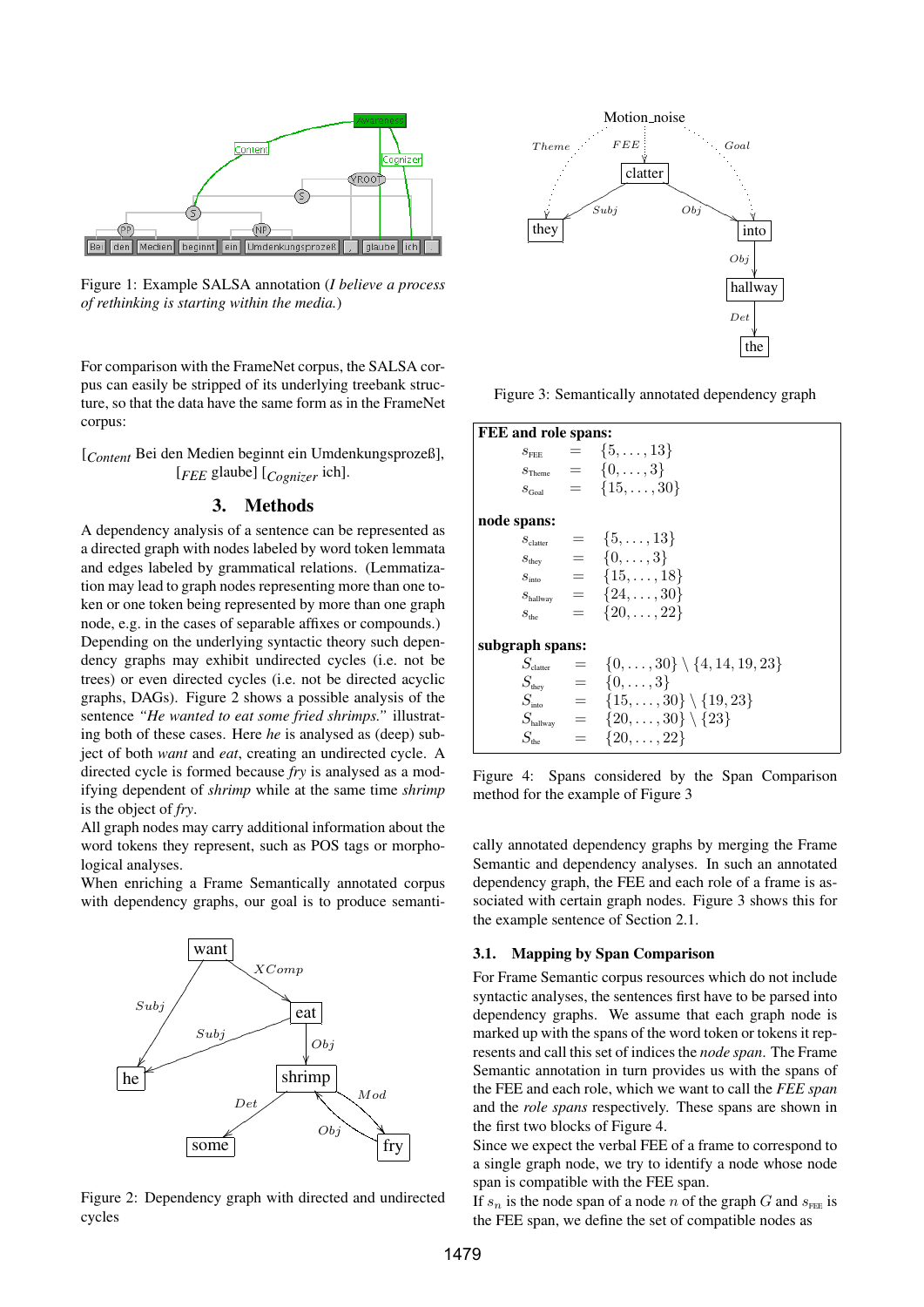$$
N_{\text{free}} := \left\{ n \in G \quad | \quad s_n = s_{\text{free}} \cap \bigcup_{n \in G} s_n \right\}
$$

The intersection with the union of all node spans (i.e. the total graph span) allows for parts of the FEE to be dropped, provided they do not occur in the dependency graph at all. This is e.g. the case for separable verb prefixes in German, which may disappear in lemmatization. If

$$
|N_{\rm{free}}|=1
$$

i.e. a unique compatible node has been found, we associate this node with the FEE, otherwise the method fails to map the semantic annotation onto the dependency graph.

Having identified the FEE with a graph node, we proceed to associate the roles of the frame annotation with graph nodes. For this a different approach has to be employed, because a role is normally expected to consists of a subgraph of the dependency graph. Therefore, we first determine the *subgraph span* of each node, which in general is the union of the node spans of the node itself and all graph nodes directly or indirectly dominated by it.

An exception from this definition has to be made in the case of nodes with multiple in-edges. Consider e.g. the node *he* in Figure 2. In general it is useful to know that it constitutes a deep subject of *eat*. A frame annotation with *want* as FEE, however, might look like this:

$$
[Experimenter He] [FEE wanted]
$$
  
[*Event* to eat some fired shrims].

In order to identify *eat* as the graph node corresponding to the *Event* role, we therefore have to exclude the node *he* from the subgraph span of *eat*. Formally we define the subgraph span  $S_n$  as

$$
S_n := \bigcup \big\{ s_{n'} \quad | \quad (n' \leq n) \wedge (\forall_{p \in \text{pred}(n')} : p \leq n) \big\}
$$

where  $\leq$  denotes the reflexive relation of (direct or indirect) dominance and  $pred(n')$  is the set of direct predecessors of  $n'$ . What this means is that we exclude descendants of a node from its subgraph span if and only if there is an edge to them from "outside the subgraph". Cyclic structures entirely contained within the subgraph on the other hand, such as the directed cycle resulting in two in-edges at the node *shrimp*, do not cause the relevant nodes to be excluded. The subgraph spans for our example are shown in the third block of Figure 4. (For this simple example no corrections due to multiple in-edges have to be made.)

We define the set of compatible graph nodes for each role  $r$  analogous to  $N_{\text{FEE}}$ , with the only exception that we now compare the role span  $s_r$  to subgraph spans  $S_n$  instead of node spans  $s_n$ :

$$
N_r := \left\{ n \in G \quad | \quad S_n = s_r \cap \bigcup_{n \in G} s_n \right\}
$$

Intersection with the total graph span is even more vital in this case, as it allows us to ignore mismatches due to

whitespace or punctuation included in role spans, but not represented in the dependency graph. If

 $|N_r| = 1$ 

for all roles  $r$ , then we associate all roles with their unique compatible graph nodes, otherwise the mapping fails. Applying the method to our example sentence results in

$$
\begin{array}{ccc} N_{\text{free}} & = & \{ \text{clatter} \} \\ N_{\text{There}} & = & \{ \text{they} \} \\ N_{\text{Goal}} & = & \{ \text{into} \} \end{array}
$$

which is the expected outcome of Figure 3.

#### 3.2. Mapping by Node Correspondence

In the case of a resource like the SALSA corpus, where semantic annotation is anchored to nodes of phrase structure trees, there is an easier way of generating annotated dependency graphs. For this the trees have to be converted into dependency graphs which for each graph node retain information about which tree nodes it corresponds to. Then a direct projection of the semantic annotations from trees to graphs is possible. A schematic example of this is shown in Figure 5. The phrase structure tree on top is annotated with a semantic frame (dotted arrows). This is uniquely mapped onto the dependency graph below by means of node correspondences (dashed arrows).

If mapping of the FEE and each role is possible and unambiguous, i.e. each role bearing tree node corresponds to exactly one graph node, then the projection is successful. This is not always the case though and the method may fail if the correspondences are ambiguous or erroneous.



Figure 5: Corresponding annotated phrase structure tree and dependency graph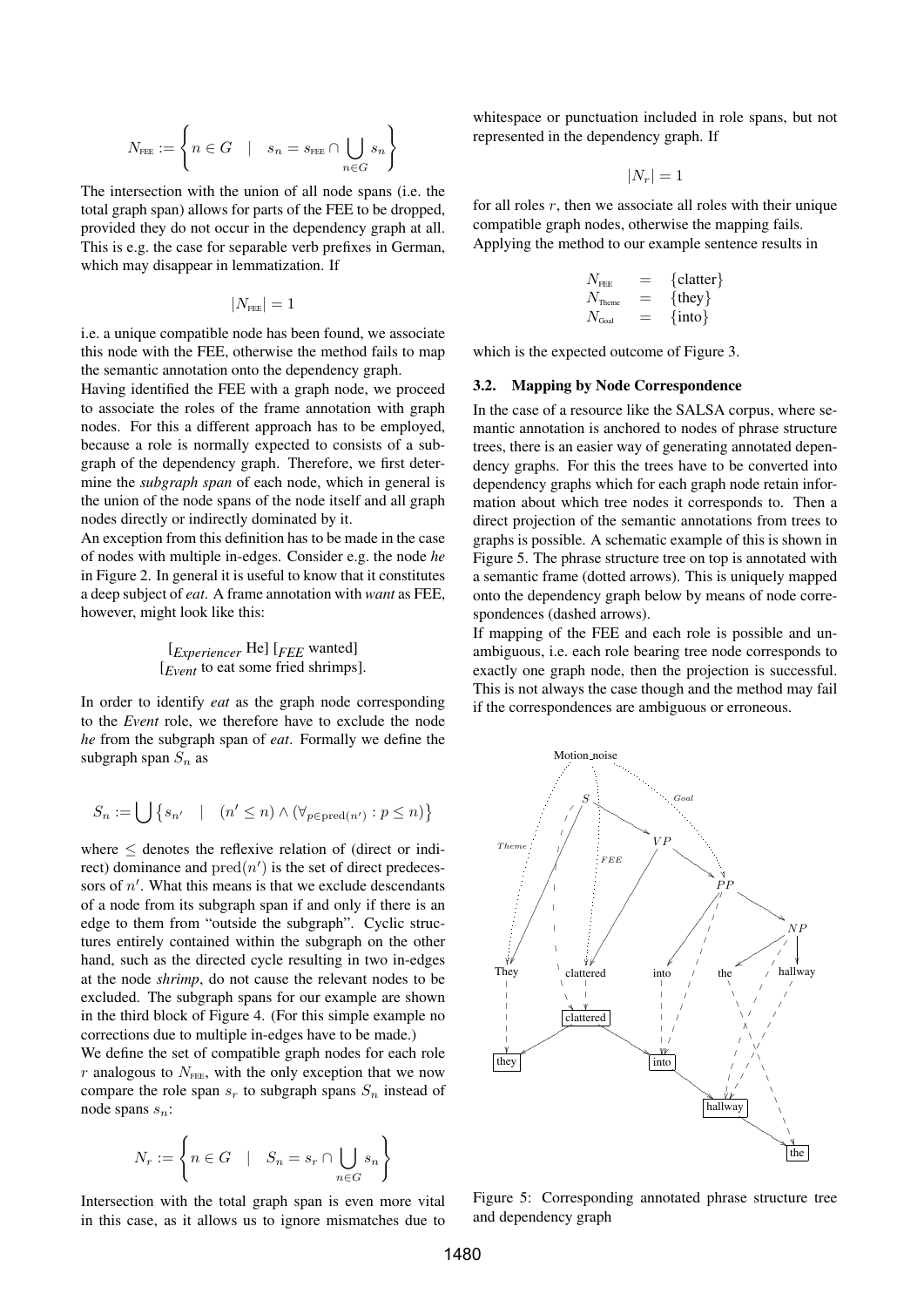| Dependency Graphs   | Mapping method  | Mappable | Correct              | Parser Errors           |
|---------------------|-----------------|----------|----------------------|-------------------------|
|                     |                 |          | (of those mappable)  | (of those not mappable) |
| Best LFG parse      | Span Comparison | $49.3\%$ | $76\%$ ( $\pm 9\%$ ) | $82\%~(\pm 8\%)$        |
| Best RASP parse     | Span Comparison | 44.4\%   | $78\% (\pm 9\%)$     | $76\% (\pm 9\%)$        |
| 20 best LFG parses  | Span Comparison | $61.1\%$ | $77\% (\pm 9\%)$     | $83\%~(\pm 8\%)$        |
| 20 best RASP parses | Span Comparison | 65.1%    | $78\% (\pm 9\%)$     | 78\% (±9\%)             |

Table 1: Results for the English FrameNet sample

## 4. Experiments and Results

We applied the two methods described in Section 3. to enrich the FrameNet and SALSA corpora with dependency graphs. The Span Comparison method of Section 3.1., not relying on syntax information in the resource, was applied to both corpora, showing that it works independent of corpus and language. Results on the FrameNet corpus are discussed in Section 4.1., those on the SALSA corpus (stripped of its treebank information) in Section 4.2.1. The Node Correspondence method of Section 3.2., using annotated phrase structure trees, was applied to the SALSA corpus in two different approaches, detailed in Sections 4.2.2. and 4.2.3.

For the Span Comparison method, which relies on parser output, we considered both the best ranking and the 20 best ranking analyses provided by the parsers. In the latter case, the method was applied to the readings successively until it could annotate one or was found to fail on all of them.

For each examined combination of mapping and dependency graph generation method the correctness of the resulting enriched resource was assessed by manually evaluating a random sample of 100 annotated dependency graphs. Since complete correctness of a dependency graph is a very strict measure when parsing long and complex sentences, an evaluation oriented on typical applications such as semantic role labeling methods was carried out: An annotated dependency graph was classified as correct if the paths from the node annotated as FEE to each node annotated with a role were correct as judged by a human evaluator. Only when the role-bearing node represented a preposition or a coordination, its dependents, which in this case are the semantically significant head words of the role, were also checked. Arguments and adjuncts were not distinguished, since in Frame Semantics this distinction is supposed to be captured by the status of a role (i.e. core, peripheral or extra-thematic role).

To assess the reasons for failures of the methods, a random sample of 100 dependency graphs which could not be semantically annotated was examined in each setting and the proportion of failures due to (or partly due to) parser errors was determined.

### 4.1. FrameNet corpus

We parsed the  $61,792$  sentences of the FramNet corpus featuring verbal FEEs with both the English LFG developed in the ParGram project (Riezler et al., 2003), which is a hand-crafted grammar with statistical parse ranking, and with RASP (Briscoe et al., 2006), a statistical parser producing dependency graphs. The f-structures of the LFG were converted to dependency graphs with rewriting rules by Tracy H. King.

The results of applying the Span Comparison method to the best and 20 best parses of both the LFG and RASP are shown in Table 1, with 95% confidence intervals for the sample-based evaluation figures. The results are quite similar between the two parsers, suggesting that our method does not depend on a specific format of dependency graphs.

While slightly less than half of the FrameNet corpus could be enriched with the best ranking parses alone, these figures increase significantly if the 20 best ranking parses are considered. Since correctness does not seem to be affected, this indicates that the additional bracketing information, which is implicit in semantic role annotations in so far as it correlates with constituent boundaries, is able to improve the parse selection process considerably. This is because wrong higher ranking parses are discarded in favour of correct lower ranking ones if the annotation can be mapped to the latter but not the former.

The relatively high number of unmappable annotations was found to be largely due to parser errors, often attachment problems leading to mismatches with the subgraph spans. Since with the current state of the art in dependency parsing a certain proportion of errors cannot be avoided, our attention is on how well our method can detect them and discard the problematic sentences. Ideally the method would process all correct parses and fail on all erroneous parses. The figures in the columns "Correct" and "Parser Errors" of Table 1 can therefore be seen as measures of how close to this ideal our method performs.

### 4.2. SALSA corpus

### 4.2.1. Reparsing

For comparison with the experiments on the FrameNet corpus, we first stripped the SALSA corpus of its treebank structure and parsed the 18,086 sentences with the German LFG of the ParGram project (Dipper, 2003; Rohrer and Forst, 2006), ranking the parses with the method described in (Forst, 2007) and generating dependency graphs with rewriting rules by Martin Forst. The results of applying the Span Comparison method, shown in the first two rows of Table 2, are similar to those for the FrameNet corpus, indicating that the method is not only parser-independent, but also independent of language and corpus. The smaller relative gain obtained by considering the 20 best ranking parses (14% compared to 24% for the English LFG) might be due the more advanced parse ranking method employed.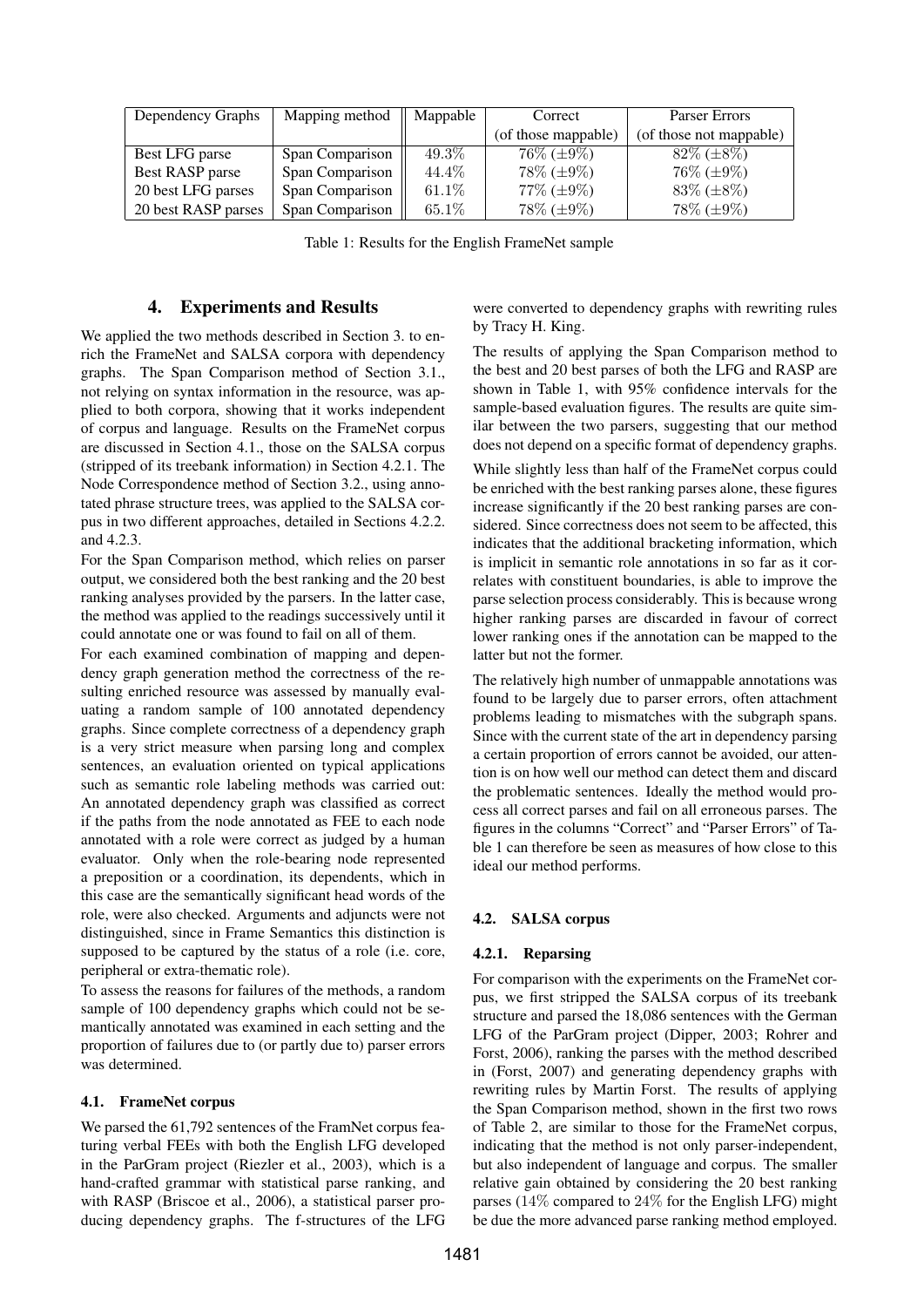| Dependency Graphs      | Mapping method      | Mappable | Correct             | Parser Errors           |
|------------------------|---------------------|----------|---------------------|-------------------------|
|                        |                     |          | (of those mappable) | (of those not mappable) |
| Best LFG parse         | Span Comparison     | 56.7%    | $81\%~(\pm 8\%)$    | $79\%~(\pm 8\%)$        |
| 20 best LFG parses     | Span Comparison     | 64.5%    | $80\% (\pm 8\%)$    | $80\%$ ( $\pm 8\%$ )    |
| Random converted tree  | Node Correspondence | 97.4%    | $94\%~(\pm 5\%)$    | n/a                     |
| Most similar LFG parse | Node Correspondence | 85.4%    | 79% (±8%)           | n/a                     |

Table 2: Results for the German SALSA sample

### 4.2.2. Converting TIGER trees

Next we converted the TIGER treebank to LFG f-structures with the method of (Forst, 2003). This conversion process is ambiguous, but since ranking of the converted fstructures is not possible with the employed models we had to choose one of the converted f-structures for each sentence at random. These f-structures were converted to dependency graphs as before and the Node Correspondence method was applied. (While this approach is similar to the one carried out in (Frank and Semecký, 2004), our method operates on the resulting dependency graphs and therefore does not have to be adapted to the particulars of the LFG f-structures.)

The results are shown in the third row of Table 2. The conversion procedure only in exceptional cases fails to preserve unique correspondences and therefore almost the whole corpus can be enriched with the converted structures. As expected, correctness is found to be significantly higher than for the parsed sentences, with only a few conversion errors.

#### 4.2.3. Hybrid dependency graph generation

Although it seems unlikely that coverage and accuracy on the converted trees can be further improved by incorporating information from the parsed sentences, we carried out a hybrid approach of converting and reparsing the SALSA corpus for two reasons: On the one hand a parser may well provide us with useful additional information about the nodes of a dependency graph, such as better morphological analyses. On the other hand it may be desirable to enrich a Frame Semantic resource with dependency graphs of the exact format a particular parser produces. That way ap-



Figure 6: Schematical view of applying the Node Correspondence method in the hybrid approach

plications like semantic role labeling methods can straightforwardly compare sentences in the resource with parsed sentences.

We therefore evaluated an approach to enriching the SALSA corpus which uses the converted treebank information as one factor in parse selection. The idea is to compare all parses of a sentence to all readings of the ambiguous converted f-structure and choose the parse which is most similar to one of the converted f-structures. If several parses rank equally, the statistical parse ranking model is employed to choose among those. The similarity between parsed and converted structures is computed on the basis of shared f-structure facts with a script by Martin Forst, which we modified to insert tree node correspondence facts from the converted into the parsed structures. For technical limitations the sets of structures to be compared had to be restricted in cases where they were too large (a maximum of 10,000 combinations was allowed). Furthermore parses with too low similarity scores (matching less than 50% of the converted f-structure facts) were discarded.

The dependency graphs which we finally arrive at combine the advantages of both conversion and reparsing, comprising tree node correspondence information and deep analyses provided by the LFG. Figure 6 schematically shows the Node Correspondence method being applied to dependency graphs generated with the hybrid approach. The results are shown in the last row of Table 2. (Note that the Span Correspondence method does not fail because of parsing errors, so this evaluation was not meaningful, even though parsed dependency graphs were annotated.)

With a coverage of 85.4% this approach is indeed a compromise between reparsing and treebank conversion. Somewhat surprisingly, accuracy seems unchanged compared to the Span Comparison method. This can be explained as the superposition of two effects in opposite directions: On the one hand, the Node Correspondence method is more permissive and less sensitive to parser errors, resulting in lower accuracy. On the other hand, matching against converted treebank structures probably results in significantly less parser errors, countering the former effect. All in all, the hybrid approach of dependency graph generation together with the Node Correspondence method is a practical way of enriching the SALSA corpus in the case that information provided by the parser needs to be incorporated.

### 4.3. Error analysis

As we have seen, the majority of failures of the Span Comparison method is due to parser errors. We want to analyze some of the other failures. For the FrameNet cor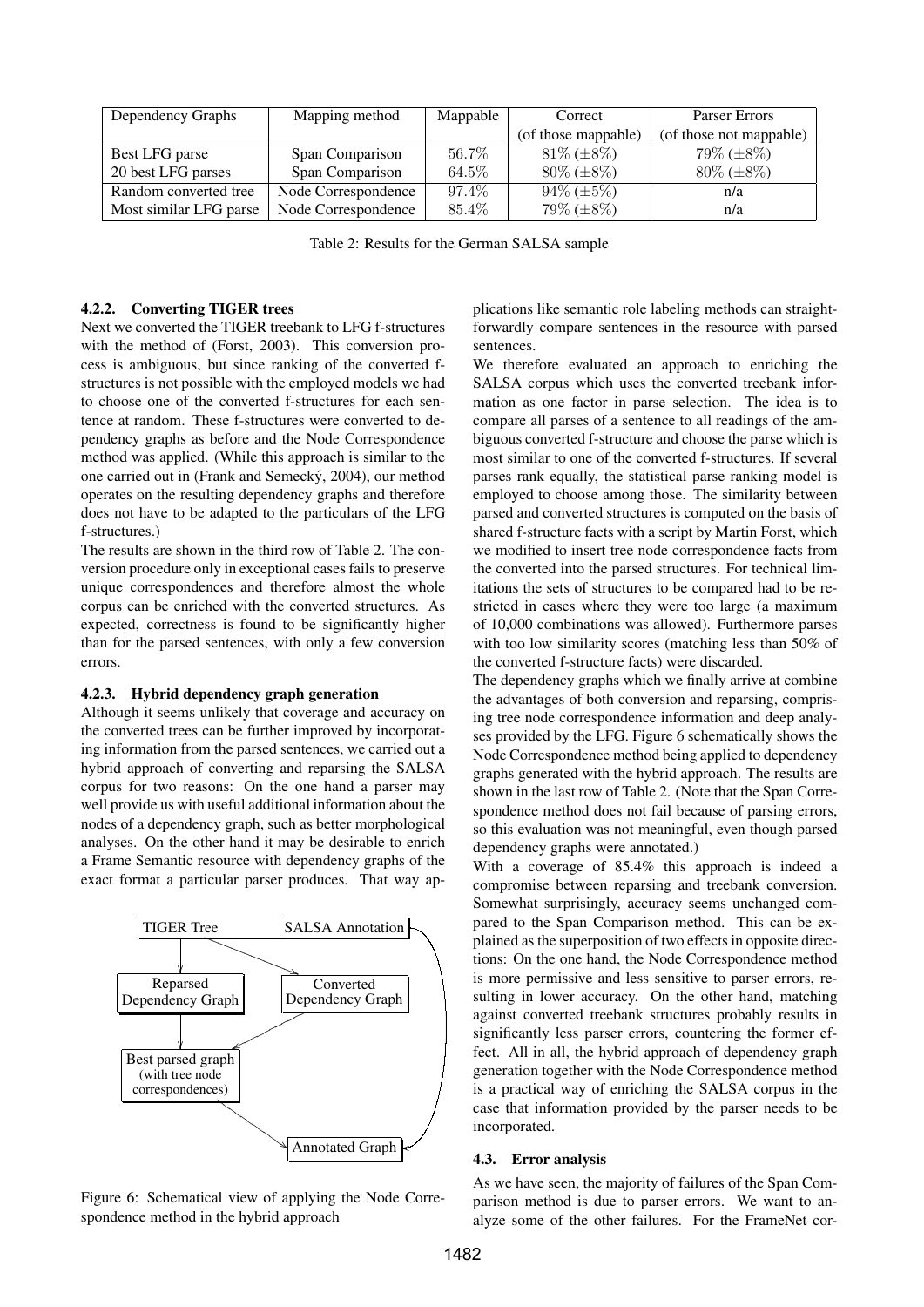pus the three most frequent problems – together accounting for about half of those failures – are the annotation of relative pronouns, non-constituent roles and roles coinciding with the FEE. Relative pronouns in FrameNet are annotated together with their referents in roles crossing constituent boundaries, e.g. in the following annotation with the frame *Evoking*:

Use then, as you roughly plan your book, [*Stimulus* some locality which] [*Cognizer* for you] [*FEE* evokes] [*Phenomenon* a strong mood].

While the Span Comparison method could be adapted to deal with this problem (provided the relative clause was correctly identified by the parser), there are many less systematic phenomena of non-constituent role annotations, as e.g. in

## [*Self mover* The economy] continued to [*FEE* stagger] [*Area* from crisis to crisis].

(frame *Self motion*). Such phenomena could only be dealt with if subgraph span matching were relaxed to allow multiple graph nodes as role fillers, which we expect would considerably lower its sensitivity to parser errors.

As an example of a role coinciding with the verbal FEE, consider

## [*Sound source* A bat] [*FEE, Sound* squeaked] [*Place* over our heads].

(frame *Make noise*). To cover this case, we would have to match the role span of the role *Sound* to the node span instead of the subgraph span of *squeaked*. Careful adaptation to some of these phenomena could probably increase the part of FrameNet covered with the Span Comparison method by a few percent. For the SALSA corpus, the situation is similar, with non-constituent (or multi-constituent) roles responsible for more than half of the failures on correctly parsed sentences. Here careful treatment e.g. of support verb constructions could also yield some improvement. The failures of the Node Correspondence method can mostly be attributed to either occasional conversion errors or (for the hybrid generation approach) mismatches in converted and reparsed structures, resulting in erroneous correspondences.

## 5. Conclusion

We presented two methods for accurately enriching Frame Semantic resources with dependency graphs, one using analyses provided by a dependency parser and one based on converted graphs with correspondence links to annotated phrase structure trees. The methods were applied to the FrameNet and the SALSA corpus. Several combinations of those methods with different ways of generating dependency graphs were explored.

For parser-based approaches up to 65.1% (FrameNet) or 64.5% (SALSA) of the corpora were covered. The conversion-based approach covered almost all of the SALSA corpus, while the hybrid approach, adding deep

parser information to the resulting dependency graphs, attained a coverage of 85.4%. Accuracy of the enriched resources was estimated to range from around 80% for approaches involving parsing to more than 90% in the case of treebank conversion. Parser errors were found to be a major reason for failures, showing that our method acts as a good filter on them. Analysis of the remaining failures showed that small improvements could be attained by careful adaptation of the method to particular annotation schemes, an approach which might be worthwhile for practical applications, even if it reduces general applicability of the method.

## 6. Acknowledgements

The work presented in this paper was supported by the DFG IRTG "Language Technology and Cognitive Systems". Many thanks to Martin Forst for help with treebank conversion and matching of LFG parses, and to Caroline Sporleder for helpful comments.

## 7. References

- Collin F. Baker, Charles J. Fillmore, and John B. Lowe. 1998. The Berkeley FrameNet project. In *Proceedings of the COLING-ACL*, Montreal, Canada.
- E. Briscoe, J. Carroll, and R. Watson. 2006. The Second Release of the RASP System. In *Proceedings of the COLING/ACL 2006 Interactive Presentation Sessions*, Sydney, Australia.
- A. Burchardt, K. Erk, A. Frank, A. Kowalski, S. Pado, and M. Pinkal. 2006. The SALSA corpus: a German corpus resource for lexical semantics. In *Proceedings of LREC 2006*, Genoa, Italy.
- Stefanie Dipper. 2003. Implementing and Documenting Large-Scale Grammars — German LFG. In *Arbeitspapiere des Instituts fur Maschinelle Sprachverarbeitung ¨ (AIMS), Vol. 9(1)*. Doctoral Dissertation, IMS, University of Stuttgart.
- Charles J. Fillmore. 1982. Frame semantics. In *Linguistics in the morning calm*, pages 111–137. Hanshin, Seoul, Korea.
- Martin Forst. 2003. Treebank Conversion Establishing a testsuite for a broad-coverage LFG from the the TIGER treebank. In *Proceedings of the EACL Workshop on Linguistically Interpreted Corpora (LINC '03)*, Budapest, Hungary.
- Martin Forst. 2007. Filling Statistics with Linguistics Property Design for the Disambiguation of German LFG Parses. In *Proceedings of the ACL Workshop on Deep Linguistic Processing*, Prague, Czech Republic.
- Anette Frank and Jiří Semecký. 2004. Corpus-based Induction of an LFG Syntax-Semantics Interface for Frame Semantic Processing. In Silvia Hansen-Schirra, Stefan Oepen, and Hans Uszkoreit, editors, *Proceedings of the 5th International Conference on Linguistically Interpreted Corpora, LINC 2004*, Geneva, Switzerland.
- Kadri Hacioglu. 2004. Semantic Role Labeling Using Dependency Trees. In *Proceedings of COLING 2004*, Geneva, Switzerland.
- Alessandro Moschitti, Paul Morarescu, and Sanda Harabagiu. 2003. Open-Domain Information Extraction